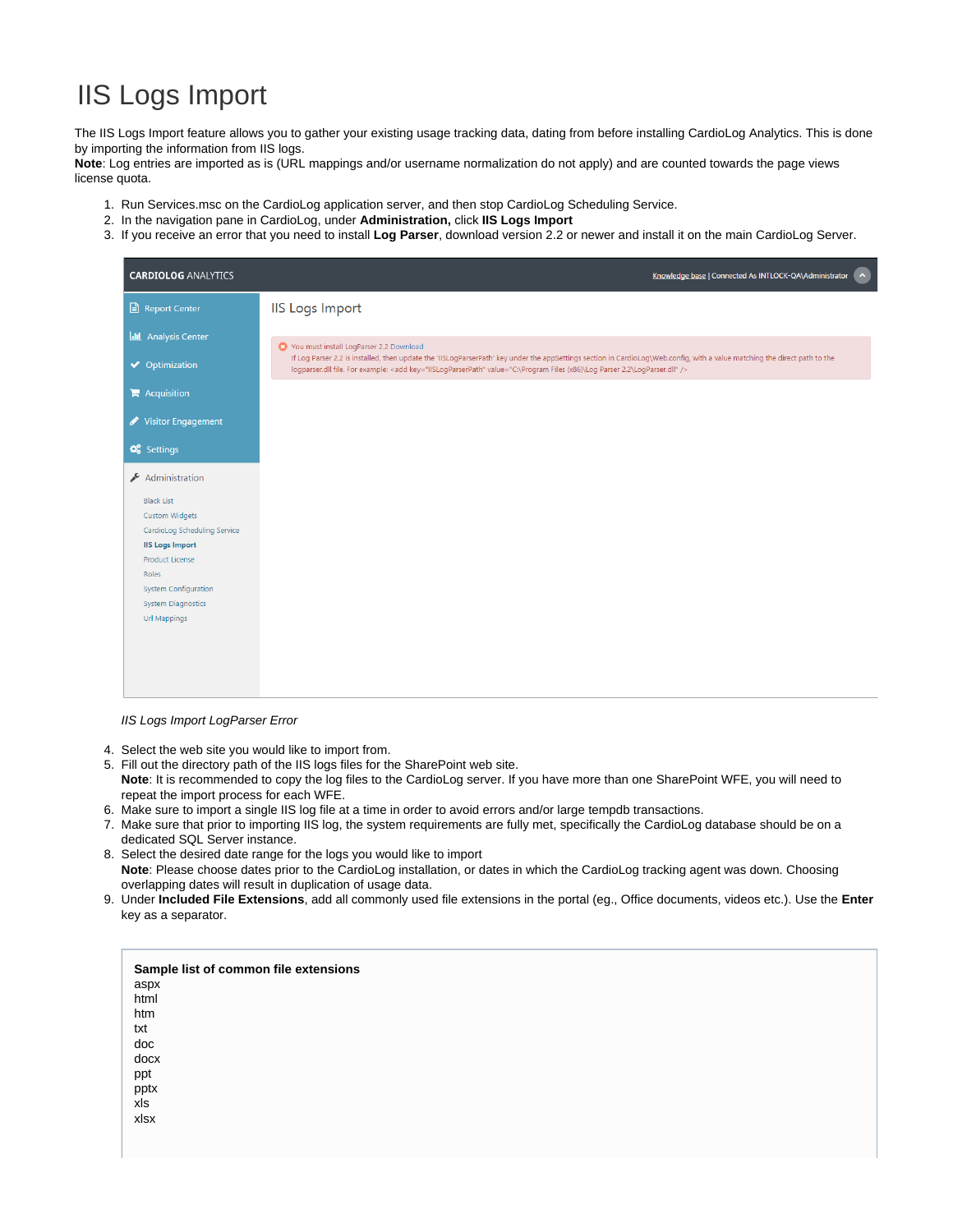| wmv |  |
|-----|--|
| avi |  |
| mov |  |

**Note**: It is recommended to import specific file extensions, rather then importing all file extensions as IIS logs contain log entries for scripts, web services, icons, css files, and other files that are not relevant to usage analytics.

| <b>CARDIOLOG ANALYTICS</b>                                                            |                                                                                                                                         | knowledge base   Connected As INTLOCK-QA\Administrator<br>$\hat{\phantom{a}}$ |
|---------------------------------------------------------------------------------------|-----------------------------------------------------------------------------------------------------------------------------------------|-------------------------------------------------------------------------------|
| Report Center                                                                         | IIS Log Import                                                                                                                          |                                                                               |
| <b>II</b> Analysis Center                                                             | <b>Basic Settings</b>                                                                                                                   |                                                                               |
| ◆ Optimization<br>$\mathbb{R}$ Acquisition                                            | SharePoint Web Site:<br>$\checkmark$<br>http://intlock-qa                                                                               |                                                                               |
| <b>Visitor Engagement</b>                                                             | Log file directory:                                                                                                                     |                                                                               |
| <b>C</b> Settings                                                                     | <b>Included File Extensions:</b><br>$\bigcirc$ Include all file extensions:                                                             |                                                                               |
| Administration<br><b>Black List</b>                                                   | · Include specific file extensions:<br>aspx                                                                                             |                                                                               |
| <b>Custom Widgets</b><br><b>CardioLog Scheduling Service</b><br><b>IIS Log Import</b> | Include Friendly URLs (URLs without file extension)                                                                                     |                                                                               |
| <b>Product License</b><br>Roles<br>System Configuration                               | To<br>From<br>April 2016<br><b>March 2016</b><br>$\,<$<br>$\mathbf{v}$<br>$\,<$<br>$\,$<br><b>SMTWTFS</b><br><b>MTWTFS</b><br>S.        |                                                                               |
| <b>System Diagnostics</b><br><b>URL Mappings</b>                                      | $\overline{2}$<br>3 4 5<br>27<br>28 29 30 31 1 2<br>28<br>29<br>$\mathbf{1}$<br>8 9 10 11 12<br>5 6 7 8 9<br>6<br>7<br>3 <sub>4</sub>   |                                                                               |
|                                                                                       | 13 14 15 16 17 18 19<br>10 11 12 13 14 15 16<br>20 21 22 23 24 25 26<br>17 18 19 20 21 22 23<br>28 29 30 31 1 2<br>24 25 26 27 28 29 30 |                                                                               |
|                                                                                       | 3 4 5 6 7 8 9<br>$2$ $3$ $4$ $5$ $6$ $7$<br>$\top$                                                                                      |                                                                               |
|                                                                                       | Advanced Settings                                                                                                                       |                                                                               |
|                                                                                       | <b>Excluded User Accounts:</b><br>∧                                                                                                     |                                                                               |
|                                                                                       | Excluded User Agents:<br>ms search<br>$\wedge$                                                                                          |                                                                               |
|                                                                                       | Import                                                                                                                                  |                                                                               |

IIS Logs Import Main Window

- 10. For more options, see **Advanced Settings**.
- 11. Under **Excluded User Accounts**, add SharePoint service accounts that you wish to exclude from the import process. These should be formatted thus: DOMAIN\Username. Use the **Enter** key as a separator.
- 12. Under **Excluded User Agents**, add bots and spiders which generate non-human activity.

**Note**: The Share Point search engine crawler is excluded by default.

- 13. Click the **Import** button to begin importing the usage data from IIS.
- 14. Once all logs were imported, execute the following scripts in the following order against the CardioLog database to map the data (edit the date range):
	- a. [Map IIS Logs events to tree](https://www.intlock.com/intlocksite/Downloads/scripts/fix_iis_logs_import_events.txt)
	- b. [Map IIS Logs events to user groups](https://www.intlock.com/intlocksite/Downloads/scripts/init_flyweights_user_groups.txt)